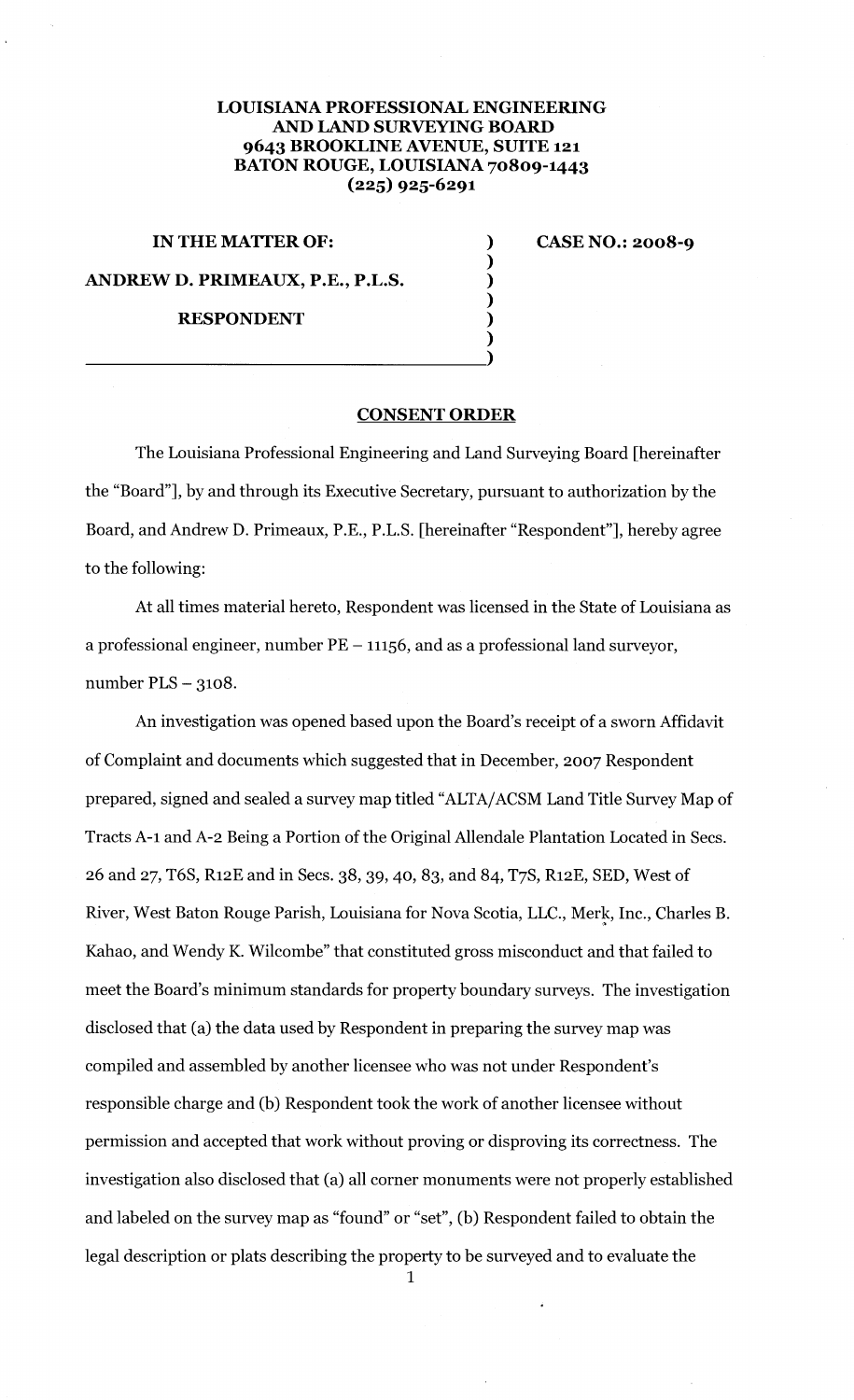necessity to obtain the most recent recorded legal descriptions and plats of the tract to be surveyed and tracts adjoining or in proximity to the property to be surveyed, (c) witness monuments were not properly set and identified in the description and on the survey map, (d) Respondent failed to properly search for and evaluate corner monuments, (e) differences or discrepancies between new survey results and prior deed information in regard to course, distance, location or quantity were not properly indicated on the survey map, (f) separate details, blowups or inserts were not properly referenced to the portion of the survey map where they apply, (g) original section, grant, subdivision or survey lines were not shown in proper location with pertinent labeling, (h) a measurement of course and distance was not properly shown to a parent tract corner, block corner, section corner, subdivision or grant corner and (i) existing monuments were not indicated.

La. R.S. 37:6g8(A)(2) prohibits licensees from committing gross misconduct in the practice of land surveying. La. R.S. 37:6g8(A)(6), *to wit* LAC Title 46:LXI§2907(C) and (G)(4), require that property boundary surveys result in the establishment of monumented corners and that all corner monuments be properly labeled on the survey plat as "found" or "set" with a brief definitive description of the monument and relevant reference markers, if any, along with their position in relation to the corner. La. R.S. 37:6g8(A)(6), *to wit* LAC Title 46:LXI§2907(D)(1), requires that a professional land surveyor (a) be provided the legal description or plats describing the property to be surveyed and (b) evaluate the necessity to obtain the most recent recorded legal descriptions and plats of the tract to be surveyed and tracts adjoining or in proximity to the property to be surveyed. La. R.S. 37:6g8(A)(6), *to wit* LAC Title 46:LXI§2907(E)(3)(f), requires that when physically impossible to set a monument at the corner, witness monuments be set when possible, preferably on each converging line at measured distances from the corner and identified as such in the description and on the plat of the property. La. R.S. 37:6g8(A)(6), *to wit* LAC Title 46:LXI§2907(F)(4), requires that special consideration be afforded by the rules of evidence and "hierarchy of calls" before any decision is made regarding property boundaries. La. R.S. 37:6g8(A)(6), *to wit* LAC Title 46:LXI§2907(F)(5), requires that a careful search be made for corner monuments affecting the location of the boundaries of land to be

 $\mathcal{P}$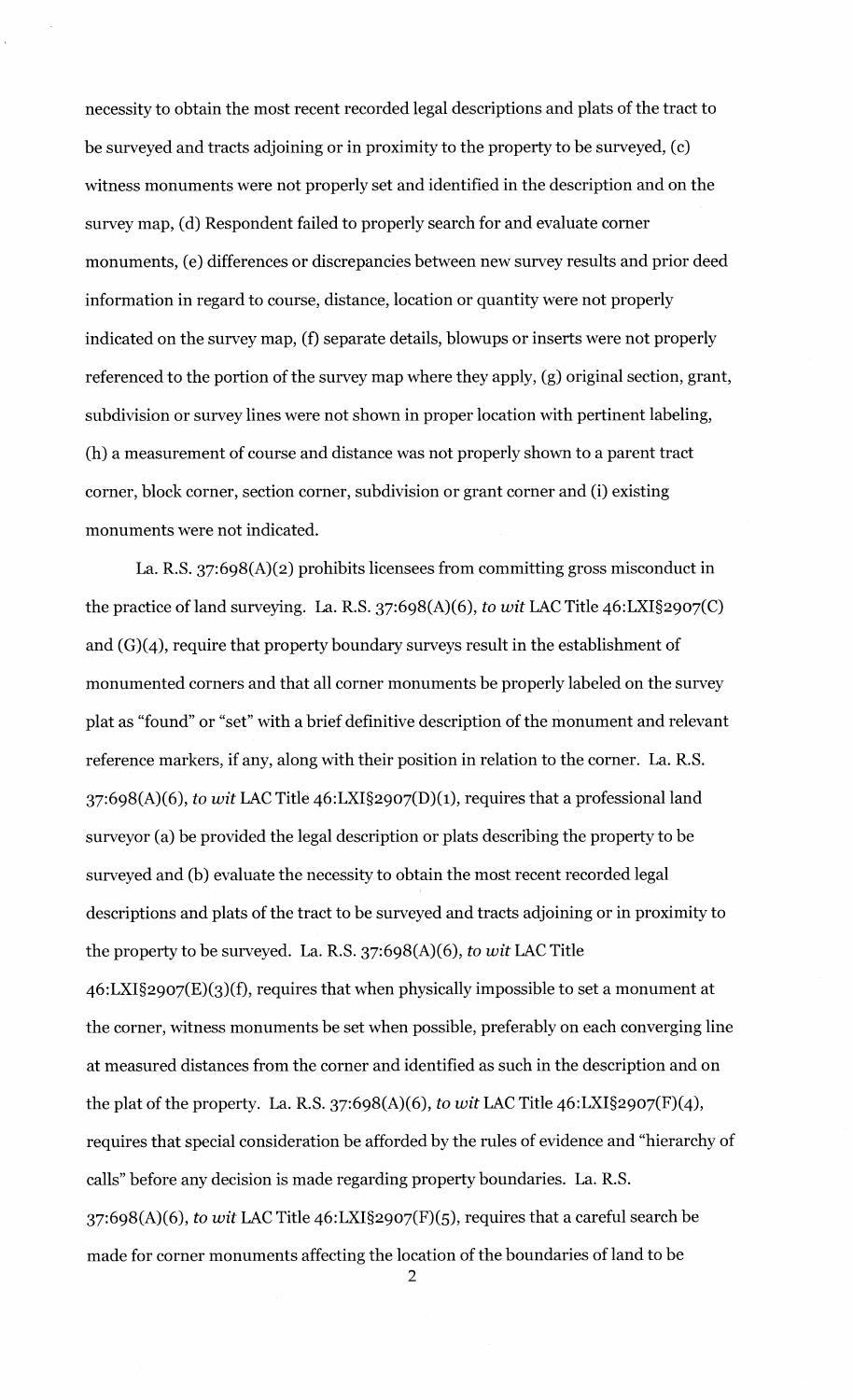surveyed and any evidence discovered be evaluated for its agreement in description and location with the call in the relevant deeds and/or plats. La. R.S. 37:6g8(A)(6), *to wit*  LAC Title 46:LXI§2907(G)(9), requires that differences or discrepancies between new survey results and prior deed information in regard to course, distance, location or quantity be properly indicated on the survey plat. La. R.S. 37:6g8(A)(6), *to wit* LAC Title 46:LXI§2g07(G)(10), requires that where separate intricate details, blowups or inserts are required for clarity, they be properly referenced to the portion of the survey map where they apply. La. R.S. 37:6g8(A)(6), *to wit* LAC Title 46:LXI§2g07(G)(13), requires that on a survey plat (a) the original section, grant, subdivision or survey lines, when an integral part of the deed, be shown in proper location with pertinent labeling, (b) a measurement of course and distance be shown to a parent tract corner, block corner, section corner, subdivision or grant corner and (c) existing monuments be indicated.

La. R.S. 37:6g8(H) permits the Board to take disciplinary action against persons who violate La. R.S. 37:6g8(A)(2) and La. R.S. 37:6g8(A)(6), *to wit* LAC Title  $46: LXI§2907(C), 2907(D)(1), 2907(E)(3)(f), 2907(F)(4)$  and  $(5),$  and  $2907(G)(4), (9),$ (10) and (13), upon a finding of guilt following the preferral of charges, notice and hearing and a majority vote of its entire membership authorized to participate in the proceeding. La. R.S. 37:6g8(A)(2) and (6), La. R.S. 37:6g8(H) and LAC Title  $46: LXI§2907(C), 2907(D)(1), 2907(E)(3)(f), 2907(F)(4)$  and  $(5),$  and  $2907(G)(4), (9),$ (10) and (13) were in effect at all times material hereto.

It is undisputed that (a) Respondent prepared, signed and sealed a survey map which failed to meet the Board's minimum standards for property boundary surveys and (b) Respondent committed gross misconduct by (i) using data in preparing a survey map which was compiled and assembled by another licensee who was not under Respondent's responsible charge and (ii) taking the work of another licensee without permission and accepting that work without proving or disproving its correctness.

By letters dated August 1g, 2008, November 24, 2008 and March g, 200g the Board gave notice to Respondent that it was considering the preferral of charges against Respondent on the grounds that he may have violated (a) La. R.S. 37:6g8(A)(2), relative to gross misconduct in the practice of land surveying and (b) La. R.S. 37:6g8(A)(6), *to*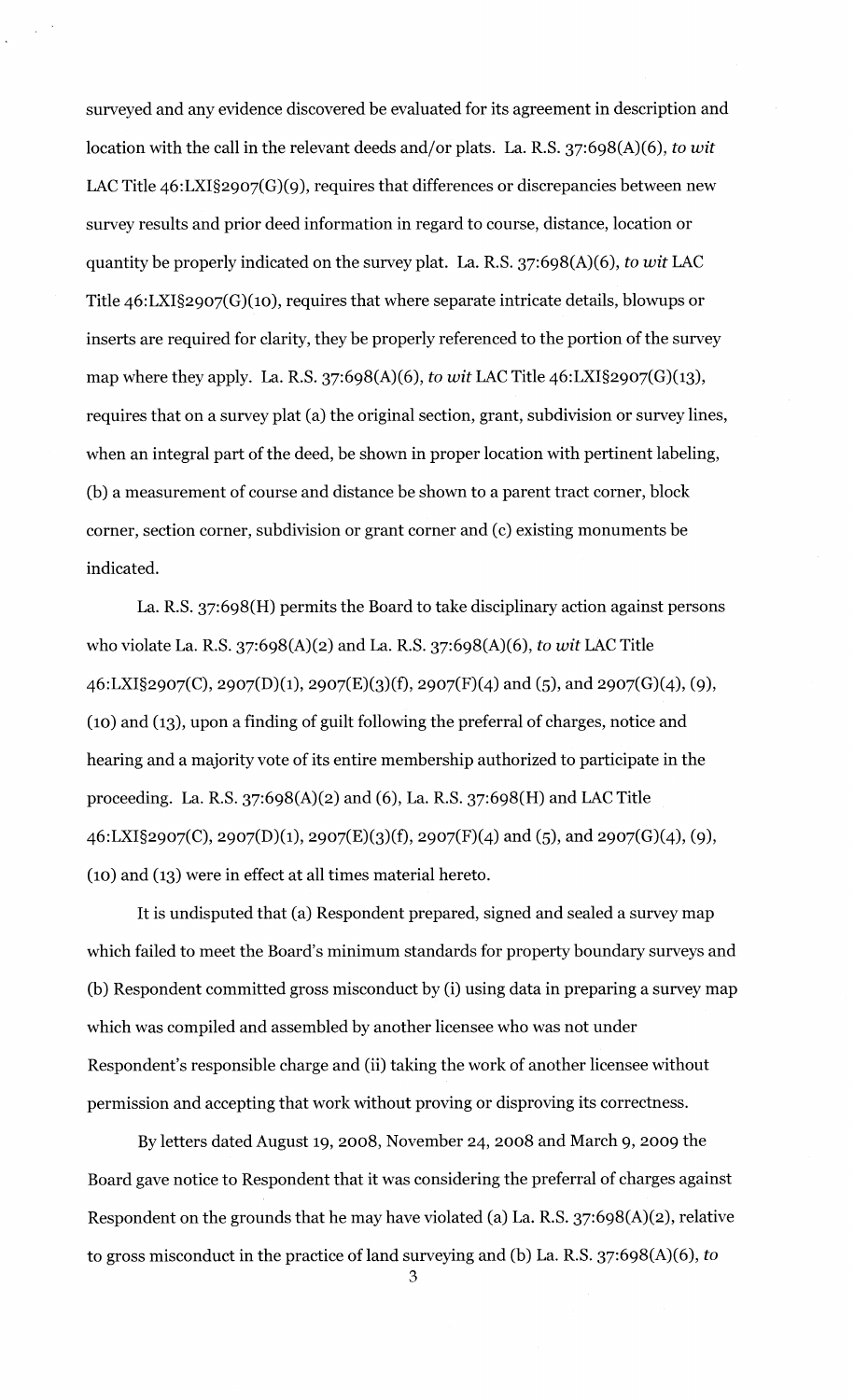*wit LAC Title 46:LXI§2907(C), 2907(D)(1), 2907(E)(3)(f), 2907(F)(4) and (5), and*  $2907(G)(4)$ , (9), (10) and (13), relative to failing to meet the Board's minimum standards for property boundary surveys.

Wishing to dispense with the need for further disciplinary action and to conclude the instant proceeding without further delay and expense, for the purpose of this proceeding only, Respondent and the Board do hereby enter into this Consent Order, in which Respondent of his own free will consents to the issuance of a Consent Order by the Board, wherein Respondent agrees to (a) pay a fine of one thousand (\$1,000.00) dollars, (b) pay administrative costs of eight hundred seventy and 44/100 (\$870.44) dollars, (c) successfully complete the Board's online Louisiana Laws and Rules Examination with a score of go% or higher, (d) successfully complete the Board's online Louisiana Minimum Standards Examination with a score of go% or higher, (e) successfully complete the New Mexico State University online or video Survey Ethics course, for which no CPD credit will be provided, (f) properly complete the above described survey, correct all minimum standards violations in the survey map and provide to the Board a copy of the corrected map along with a certification that Respondent has provided copies to the client(s) and any other person who had received the original map, and (g) the publication of this Consent Order on the Board's website and a summary of this matter in the Board's official journal, the Louisiana Engineer and Surveyor Journal, and the reporting of this matter to the National Council of Examiners for Engineering and Surveying (NCEES), identifying Respondent by name.

Respondent admits to violations of the referenced statutes and/ or rules regarding gross misconduct in the practice of land surveying and the Board's minimum standards for property boundary surveys. Respondent acknowledges awareness of said laws and/ or rules and states that he will comply with all applicable laws and rules henceforth. Respondent has been advised of his right to be represented by counsel before the Board and/ or to appear at any hearing personally or by counsel and present witnesses and evidence in his own behalf, and he hereby waives this right and his right to appeal; and he states affirmatively that he has been afforded all administrative remedies due him under the law.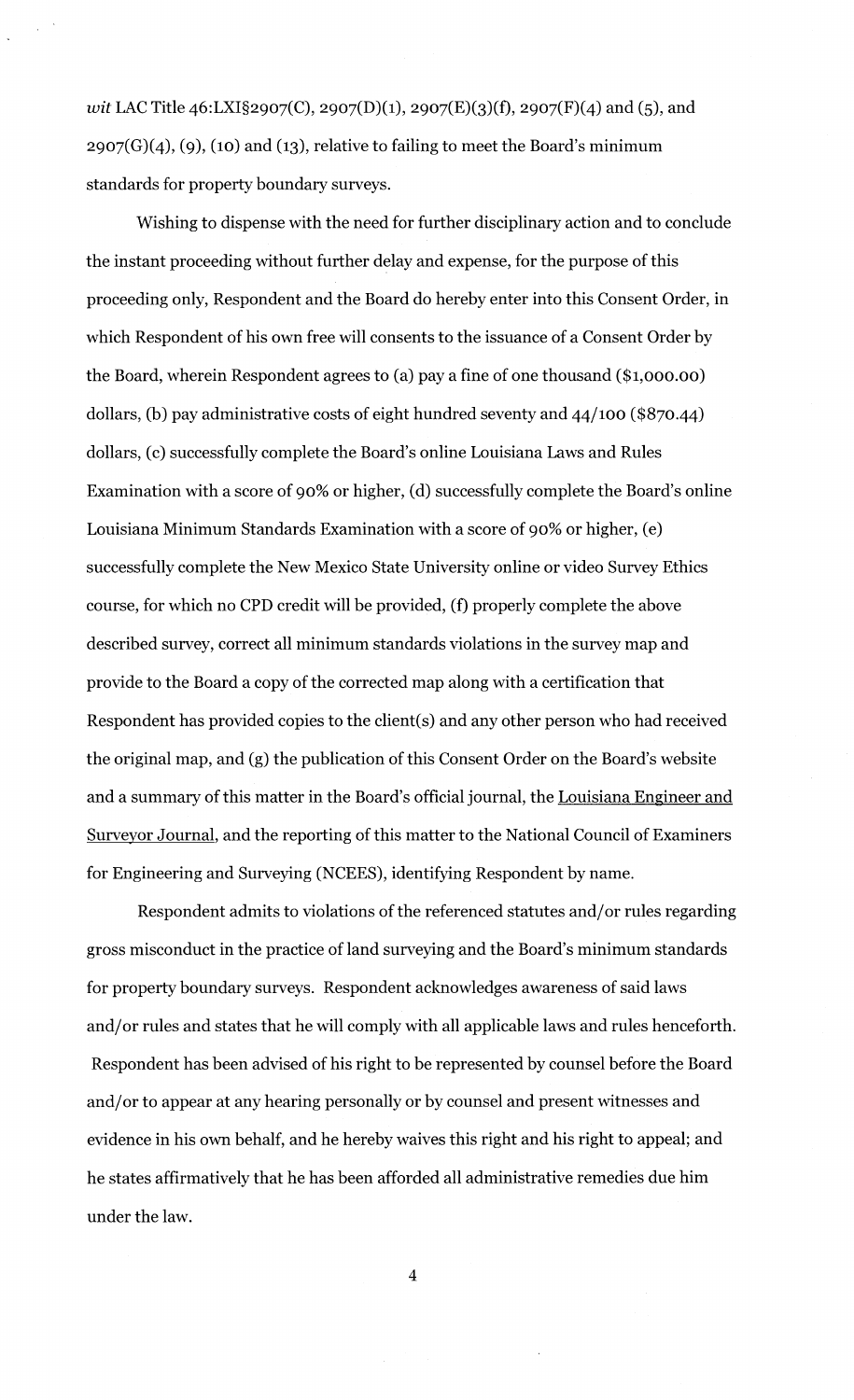Therefore, in consideration of the foregoing and by his signing this Consent Order, Respondent does hereby waive his right to a hearing before the Board, to the presenting of evidence and witnesses in his behalf, to Findings of Fact and Conclusions of Law in this case, and to judicial review of this Consent Order.

)

Respondent hereby represents (a) that he fully understands the meaning and intent of this Consent Order, including but not limited to its final and binding effect, (b) that he has voluntarily entered into this Consent Order and that no other promise or agreement of any kind has been made to or with him by any person whatsoever to cause the execution of this instrument and (c) that the sanctions set forth in this Consent Order do not prevent the Board from taking further disciplinary or enforcement action against Respondent on matters not specifically addressed in this Consent Order.

WHEREFORE, the Louisiana Professional Engineering and Land Surveying Board and Respondent agree that:

Respondent shall pay a fine of one thousand (\$1,000.00) dollars, which  $\mathbf{1}$ . shall be tendered to the Board by certified check payable to the Board, due upon the signing of this Consent Order; and

2. Respondent shall pay administrative costs of eight hundred seventy and 44/100\^\\\\$870:44)\dollars, which shall be tendered to the Board by certified check payable to the Board, due upon the signing of this Consent Order; and

3. Respondent shall successfully complete, and submit to the Board, the Board's online Louisiana Laws and Rules Examination with a score of 90% or higher within sixty (60) days of the effective date of this Consent Order; and

4. Respondent shall successfully complete, and submit to the Board, the Board's online Louisiana Minimum Standards Examination with a score of 90% or higher within sixty (6o) days of the effective date of this Consent Order; and

s. Respondent shall successfully complete, and submit to the Board, the New Mexico State University online or video Survey Ethics course (for which no CPD credit will be provided) within sixty (60) days of the effective date of this Consent Order; and

6. Respondent shall properly complete the above described survey, correct all minimum standards violations in the survey map and provide to the Board a copy of the corrected map along with a certification that Respondent has provided copies to the